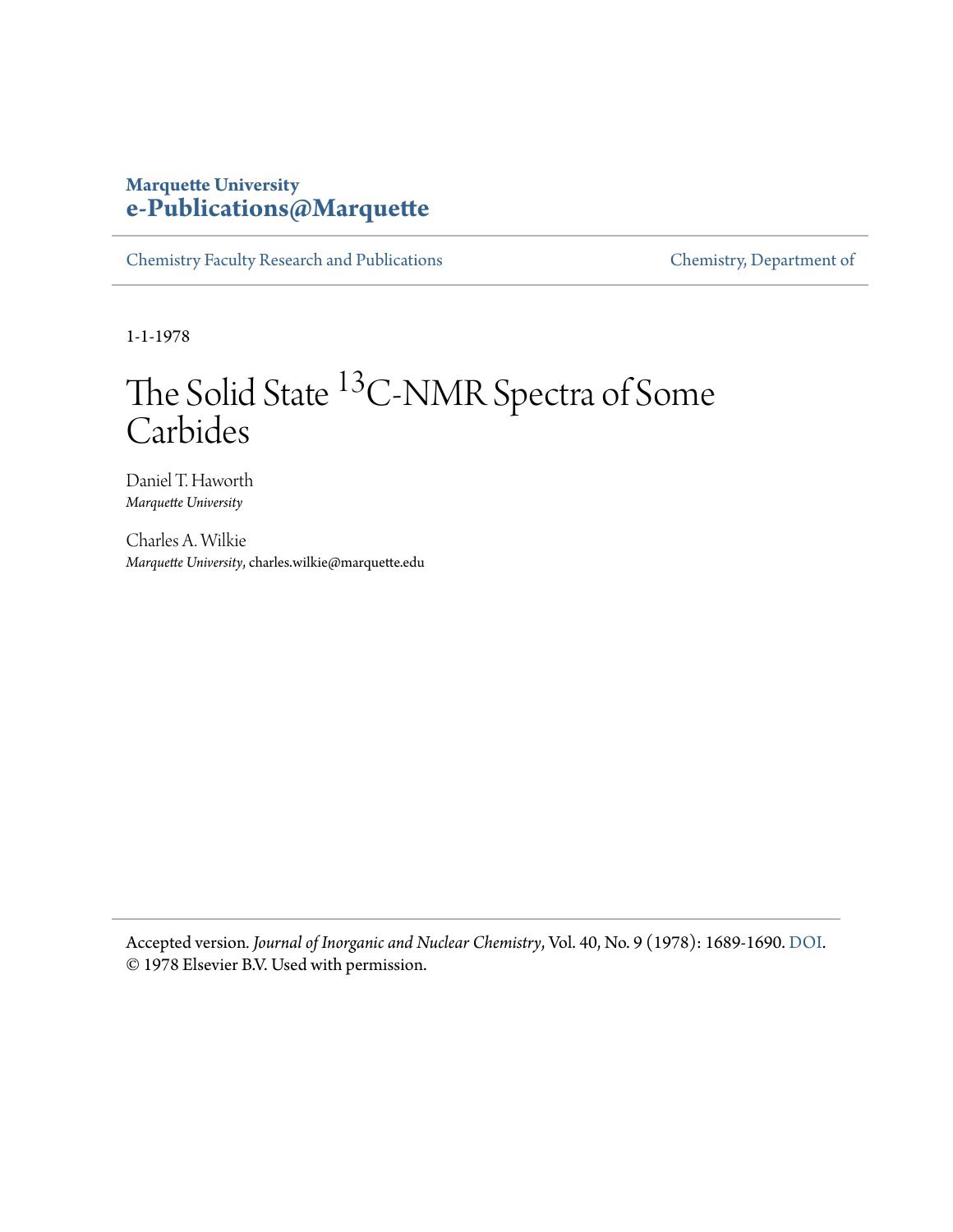**Marquette University**

### **e-Publications@Marquette**

### *Chemistry Research and Publications/College of Arts and Sciences*

*This paper is NOT THE PUBLISHED VERSION;* **but the author's final, peer-reviewed manuscript.**  The published version may be accessed by following the link in the citation below.

*Journal of Inorganic and Nuclear Chemistry*, Vol. 40, No. 9 (1978) : 1689-1690. [DOI.](https://doi.org/10.1016/0022-1902(78)80357-1) This article is  $\odot$  Elsevier and permission has been granted for this version to appear in  $e$ -[Publications@Marquette.](http://epublications.marquette.edu/) Elsevier does not grant permission for this article to be further copied/distributed or hosted elsewhere without the express permission from Elsevier.

### Contents

# The solid state  $^{13}$ C-NMR spectra of some carbides

Daniel T. Haworth Department of Chemistry, Marquette University, Milwaukee, WI Charles A. Wilkie Department of Chemistry, Marquette University, Milwaukee, WI

The utility of NMR spectroscopy to the study of liquids or solids dissloved in liquids is well known. This technique has been used infrequently to studies in the solid state.<sup>1,2</sup> Work has been done on diamond, graphite and coal.<sup>3-6</sup> The <sup>13</sup>C-NMR of ebony and ivory have been studied by the magic angle technique.<sup>7</sup> The solid state <sup>13</sup>C-NMR spectra of graphite and diamond can be interpreted in terms of tetrahedral (sp<sup>3</sup>)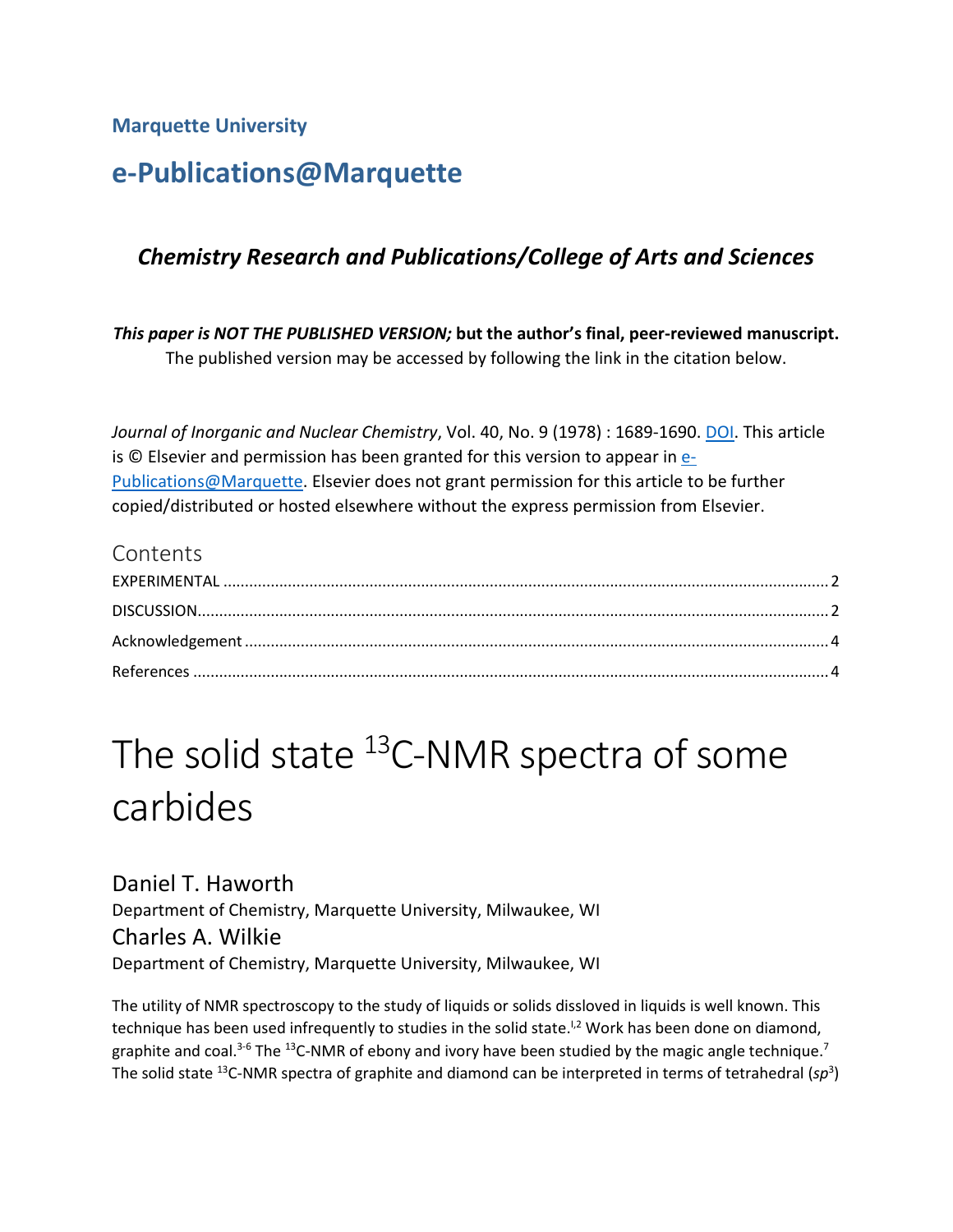and trigonal planar (sp<sup>2</sup>) carbon atoms.<sup>8</sup> We now report our investigations using solid state <sup>13</sup>C-NMR spectroscopy to study various types of carbides.

### <span id="page-2-0"></span>EXPERIMENTAL

The following carbides were used as received from the supplier:  $CaC_2$  (Fischer Scientific), Al<sub>4</sub>C<sub>3</sub> (A. D. MacKay), SiC, B<sub>4</sub>Si, Mn<sub>23</sub>C<sub>6</sub> (Cerac/Pure, Inc.). The <sup>13</sup>C-NMR spectra were obtained on a JEOL FX-60 spectrometer operating in the external lock mode. A flip angle of about 300 was used. TMS was used as an external referency by tube substitution. 8 K data points were collected over a sweepwidth of 10,000 Hz. On the average, 100,000 to 150,000 pulses were required to obtain the spectra. Metal analysis were done gravimetrically using metal oxides as the weighing form. Carbon analyses in CaC<sub>2</sub> was done by hydrolysis followed by acid treatment of the residue. The residue was presumed to be graphite. The spectra were integrated by cutting and weighing xerox copies of the spectra. An approximately symmetrical band shape was assured.

### <span id="page-2-1"></span>DISCUSSION

The different structural types of carbides used in this study were: ionic, CaC<sub>2</sub> and Al<sub>4</sub>C<sub>3</sub>; interstitial, Mn<sub>23</sub>C<sub>6</sub> and covalent, SiC and B<sub>4</sub>C. Calcium carbide structure consists of discrete Ca<sup>2+</sup> and C<sub>2</sub><sup>2-</sup> ions in the lattice structure, whereas AI4C<sub>3</sub> has carbon atoms (methanides) in its structure.<sup>9</sup> The interstitial carbide,  $Mn_{23}C_6$  has cubic symmetry with four formula units per unit cell.<sup>10</sup> It is ismorphous with Cr<sub>23</sub>C<sub>6</sub> and is an important constituent in strengthening steels.<sup>11</sup> Silicon carbide has a diamond structure with each carbon atom tetrahedrally bonded to four silicon atoms and each silicon atom is bonded to four carbon atoms.<sup>9</sup> Boron carbide has a "NaCl" structure with four covalently bonded icosahedron of borons (B<sub>12</sub>) and four carbon atoms per unit cell. The carbon atoms occur in linear chains of groups of three which are covalently bonded to the boron atoms in different icosahedra.<sup>9</sup> The carbon in both Al4C<sub>3</sub> and SiC is certainly tetrahedral and thus the chemical shift is expected near TMS. The carbon in CaC<sub>2</sub> is acetylenic which is normally a little downfield from TMS. Both  $Mn_{23}C_6$  and B<sub>4</sub>C also no doubt contain non-aromatic carbon atoms and these resonances are expected in the approximate region of TMS.

The <sup>13</sup>C-NMR spectra of CaC<sub>2</sub>, Mn<sub>23</sub>C<sub>6</sub> and SiC are shown in Fig. 1. One notes that all of the resonances are very broad with half width of about 1000Hz. The spectra of  $CaC<sub>2</sub>$  show two carbon resonances at approx. 167ppm (minor) and -72ppm (major). The minor downfield resonance has approximately the chemical shift of graphite and is thus tentatively assigned to a graphite impurity in the CaC2. The high field resonance is in a region where non-aromatic carbons are expected and is assigned as the carbide carbon. Approximate integration of these very broad resonances yield a ratio of 15:85 (±15) for the low field to high field resonances. This indicates a graphite impurity of 3-7% in the CaC2. Graphite analysis (done by reaction with dilute HCI and followed by extensive washing to leave only graphite), indicates that about 6% graphite is present in this sample of CaC<sub>2</sub>. Calcium analysis (62.66% Ca), indicates that some of the calcium occurs as CaO. The synthesis of a sample of CaC<sub>2</sub> in a state of high purity is very difficult as has been reported by Flowers *et al.*14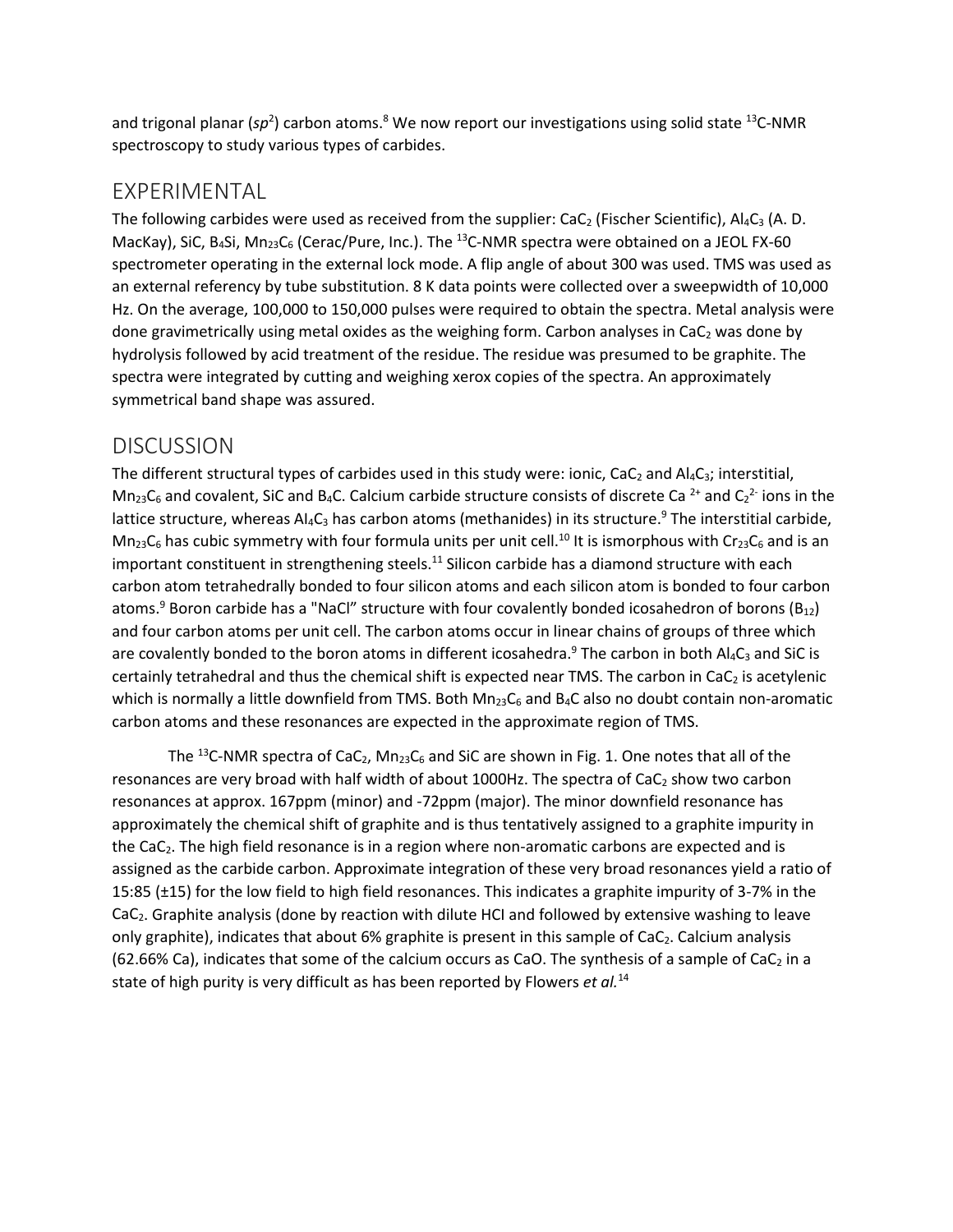

Fig. 1. Solid state <sup>13</sup>C-NMR spectra of CaC<sub>2</sub> (a)  $Mn_{23}C_6$  (b) and SiC (c) over a 10,000 Hz sweepwidth.

The spectrum of  $Mn_{23}C_6$  also shows two peaks at about 178ppm (minor) and -64ppm (major). Silicon carbide shows only one resonance at approx. 21 ppm. Table 1 summarizes the chemical shifts for the carbide compounds examined and it also includes the <sup>13</sup>C-NMR chemical shift data for graphite and diamond.<sup>8</sup> The carbon resonance in diamond ( $\sim$ - 45 ppm) is within the range of the high field resonance observed in the carbides, Thus, one concludes that similar types of carbons are present in the high field resonance of SiC and Mn<sub>23</sub>C<sub>6</sub>. This is consistent with the observed structure of these carbides. The carbon--carbon distance in calcium carbide is 1.19 Å as compared to 1.20 Å in acetylene. $^{12}$  The  $^{13}$ Cchemical shift of acetylene is ~70ppm from TMS.<sup>13</sup> The high field resonance in CaC<sub>2</sub> is assigned to the acetylide ion and the negative charge on the carbide ion should produce an upfield shift (-72 ppm).

The methanide carbon atoms in Al<sub>4</sub>C<sub>3</sub> occur singlely and the <sup>13</sup>C-data for these carbons suggest that they have aliphatic character (sp<sup>3</sup>). The boron carbide carbons are covalently bonded and its spectra gives a resonance in the aliphatic region. Similarly, the chains of carbon atoms in the interstitial carbide,  $Mn_{23}C_6$ , are also of the aliphatic type. Integration yields the low field to high field resonance ratio as 15:85 (-+ 15). This indicates about a 3% graphite impurity by NMR measurement. Chemical analysis gives 57.78% aluminum which indicates that  $Al_4C_3$  contains 20-30%  $Al_4C_3$ , about 3% graphite and the balance being Al<sub>2</sub>O<sub>3</sub>.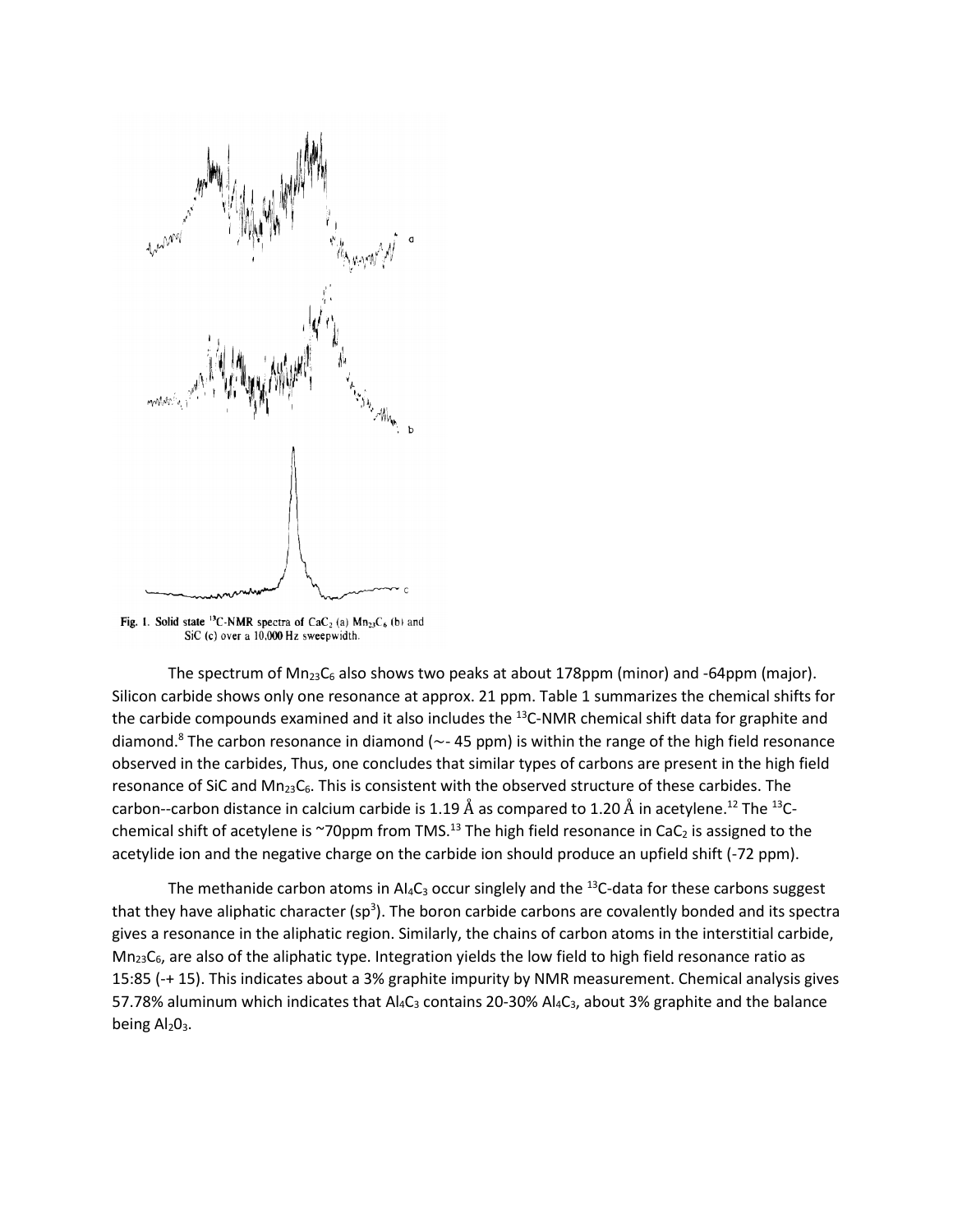| Table 1. <sup>13</sup> C-NMR chemical shift data for various carbides |                     |                      |  |
|-----------------------------------------------------------------------|---------------------|----------------------|--|
| Compound                                                              | Low Field Resonance | High Field Resonance |  |
| caC <sub>2</sub>                                                      | ~167                | $-72$                |  |
| $A1_4C_3$                                                             | ~1200               | $\sim -52$           |  |
| $B_4C$                                                                | ~191                | $-66$                |  |
| Sic                                                                   |                     | $-21$                |  |
| $m_{23}c_6$                                                           | ~178                | $-64$                |  |
| Graphite                                                              | ~155                |                      |  |
| Diamond                                                               |                     | ~45                  |  |

" ppm from TMS

The B4C was analyzed by Cerac as 74% boron and 24% carbon. Using the method of triangulation, this sample of B4C would correspond to 96% B4C. Of the 24% carbon, 3% would constitute a graphite impurity. This is comparable to the 4% graphite impurity obtained by integration.

Perhaps the more interesting spectra is that of SiC. This was recorded after only 25,000 pulses and it shows only one carbon resonance at about 21 ppm. The single resonance indicates no graphite impurity and this is in agreement with the analysis of this lot of SiC as being  $Si_{1.00}C_{1.01}$  with traces of several metals. The high signal to noise ratio is difficult to explain. Perhaps the motional characteristics for SiC are very different from the other carbides producing the high SIN ratio. Silicon carbide and diamond have the same structure yet the chemical shift of SiC is about 65 ppm downfield from the diamond carbon resonance. This deshielding of carbon in SiC is not easily explained in terms of a simple molecular orbital diagram for a carbon atom tetrahedrally surrounded by four silicon atoms, but one would have to consider this deshielding in terms of band theory (perhaps a Si-Si interaction) or a force field of an array of silicon and carbon nuclei.<sup>15</sup>

### <span id="page-4-0"></span>Acknowledgement

We thank Prof. Siemer for the calcium and aluminum analysis.

### <span id="page-4-1"></span>References

- 1. M. Mehring, NMR: *Basic Principles and Progress* (Edited by P. Diehl, E. F-uck and R. Kosfeld), Vol. 11. Springer Verlag, New York (1976).
- 2. *Nuclear Magnetic Resonance in Solids* (Edited by L. Van C, erven). Plenum Press, New York (1977).
- 3. H. L. Retcofsky and R. A. Friedel, *Anal. Chem*. **43**, 485 (1971).
- 4. H. L. Retcofsky and R. A. Friedel, *J. Phys. Chem*. **77**, 68 (1973).
- 5. D. L. VanderHart and H. L. Retcofsky, *Fuel* **55**, 202 (1976).
- 6. H. L. Retcofsky, *Appl. Spectrosc*. **31**,116 (1977).
- 7. J. Schaefer and E. O. Stejskal, *J. Am. Chem. Soc*. **98**, 1031 (1976).
- 9. F. A. Cotton and G. Wilkinson, *Advanced Inorganic Chemistry*, 3rd Edn, p. 290. Wiley-lnterscience, New York (1972).
- I0. A. H. Sully, *Manganese-Metallurgy of the Rarer Metals*-3, p. 259. Academic Press, New York (1955).
- II. L. E. Toth, *Transition Metal Carbides and Nitrides*, Refractory Materials (Edited by J. A. Margrave) Vol. 7, Chap. I. Academic Press, New York (1971).
- 12. J. J. Lagawski, *Modem Inorganic Chemistry*, p. 340. Marcel Dekker, New York (1973).
- 13. L B. Stothers, Carbon-13 NMR *Spectroscopy*, p. 118. Academic Press, New York (1972).